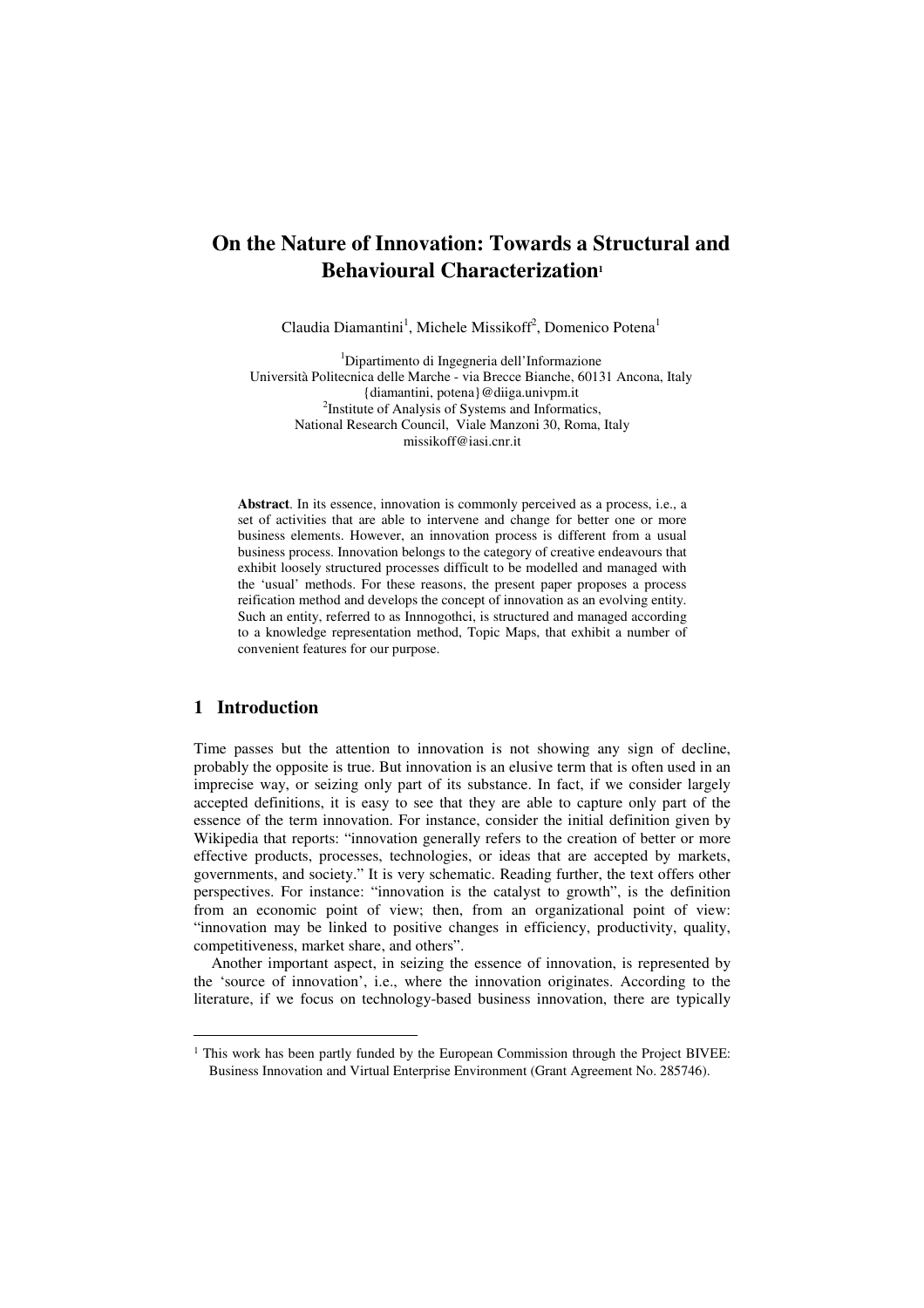three modes to push forward innovation: (i) market pull, when it originates to respond to a specific market need; (ii) technology push, when new technological solutions offer the opportunity to improve a given business; (iii) co-creation, when innovation stems from a combined effort of the two above.

Another dimension is represented by the scope and impact of the innovation. Where its influence is it impacting? Among the most important target we have: production processes and means, products (goods, services, or both), markets and marketing strategies, organizations and business models, to name a few.

In its essence, innovation is commonly perceived as a process, i.e., a set of (partially ordered) activities that are able to intervene and change (for better) one or more business elements. But an innovation process is different from a usual business process we find in an enterprise. The latter is (supposedly) well defined and specifies to a good level of detail the activities, their sequencing, who is expected to perform them, what are the required and committed resources, etc. Innovation belongs to the category of creative endeavours that exhibit partially structured processes (if we can still call it a process), difficult to be modelled and managed with the 'usual' methods and tools (i.e., Business Process representation methods, such as BPMN, EPC, and related tools.) This is because innovation belongs to the categories of 'wicked problems'[1].

For the above reasons, in proposing a method aimed at supporting business innovation, we intend to abandon the traditional process-oriented approach to adopt an entity-centred perspective [2]. In our approach, innovation is seen as a complex structure that progressively evolves, growing from an initial seed, e.g., a creative intuition, through successive stages, such as a proof of concept or a prototype, until it reaches the final stage of an industrial-strength product (or process, or marketing strategy, etc.), where each stage can be more or less defined. At each stage, the innovation process requires the acquisition of new knowledge in order to proceed forward and reach a new stage. But, given a stage, what are the successive stages is not deterministically specified. So, we will have a fuzzy membership function to determine what is the stage that an innovation structure has reached and, when moving ahead, the next stage is non-deterministically reached.

#### **2 A structural approach to innovation modelling**

As anticipated, innovation concerns the entire process of moving new and valuable ideas into the enterprise, having an impact (direct, e.g., on the commercialised products, or indirect, e.g., on the production processes) on the marketplace [3]. Here we introduce a method that adopts an entity-oriented approach able to specify the structural nature of an innovation and, starting from the latter, its operational nature according to an underlying computational model. To represent the 'innovation entity' we adopt a Topic Maps modelling method.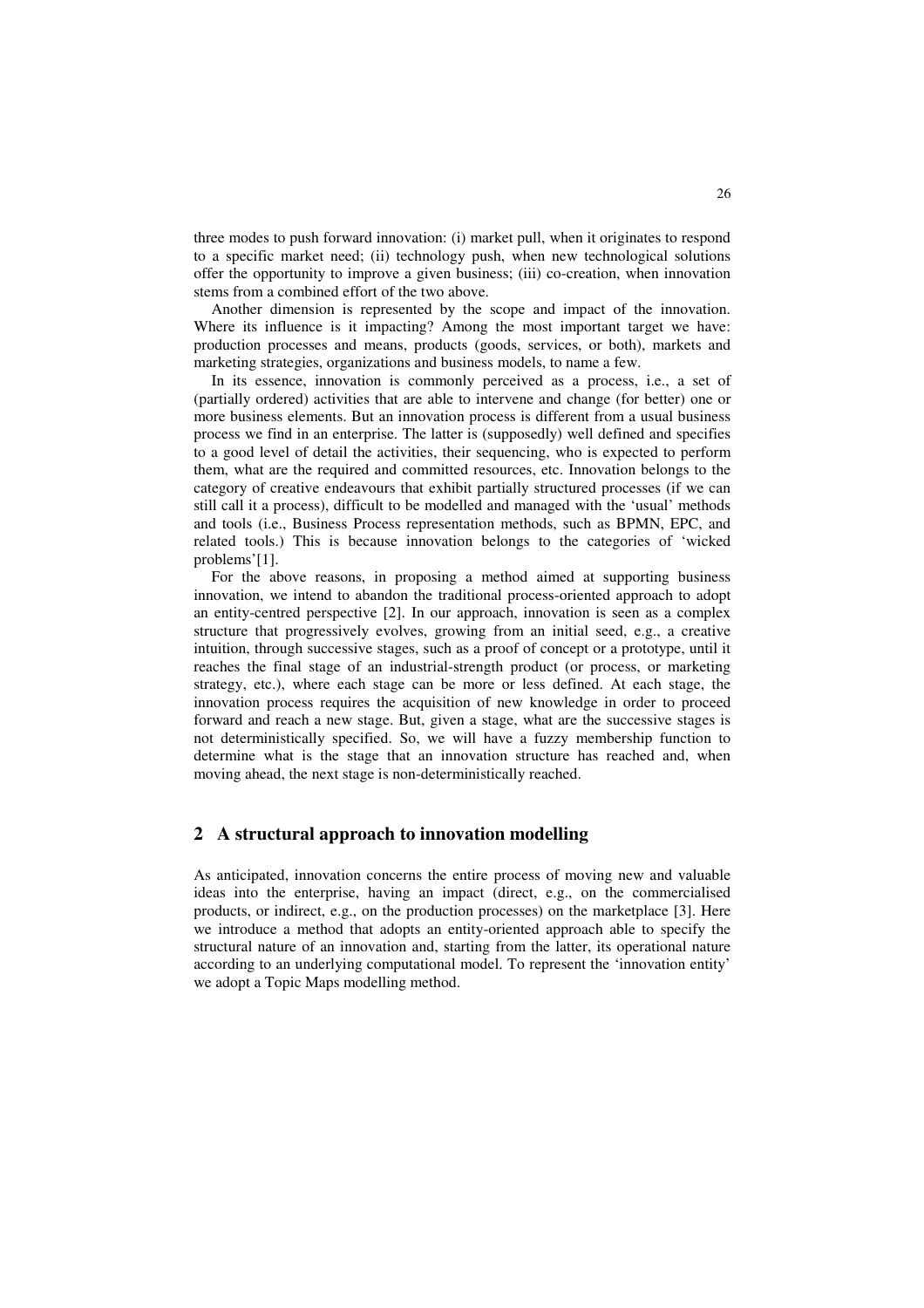#### **2.1 Reification of an Innovation Process**

A business innovation process consists in a (non deterministic) sequence of activities aimed at gathering and organizing a rich knowledge structure. In our proposal we will concentrate on the knowledge structure that is progressively built rather than in the process that is necessary to activate in order to achieve it.

The knowledge about a new business innovation case typically starts to be created moving from a creative idea, i.e., a preliminary innovation embryo. Then it is necessary to activate further investigations to understand the feasibility, the cost and benefits, if the market (and which market) is ready for absorbing the innovative product, etc. There are several studies in the literature that propose different variants of business innovation processes. For instance, [3] proposes the following steps: (1) discovery, (2) invention (3) development, (4) product, (5) market, and (6) profit. Another proposal, due to SAP, includes the following steps: (1) invent, (2) define, (3) develop, (4) deploy, (5) optimise. Both proposals are very sketchy specifications of a business innovation process; getting more specific, we discover that an innovation process is much more intricate, far from exhibiting the linearity reported above. However, despite their differences, they all exhibit a common trait: all the reported activities are tightly connected to the acquisition, understanding, organization, integration, enrichment, distribution, validation of a large amount of knowledge, typically organised in a predefined set of documents.

Our objective is to make such knowledge structures explicit. In our perspective, innovation is seen as a complex object that starts rather minimal (e.g., representing a creative idea or an intuition, a business opportunity or need) and then needs to progressively grow acquiring additional elements by means of specific studies, data acquisition, engineering investigation, etc. In essence, the 'innovation entity' is like a sort of artificial creature that once conceived needs to be fed with knowledge to progressively grow until it reaches the maturity, i.e., an industrial strength. To better fix the ideas, we wish to use the Tamagotchi<sup>2</sup> metaphor, adopting the name Innogotchi for our case that concerns business innovation.

We will consider the Innogotchi as a knowledge entity that, in order to grow and successfully develop in all its parts, needs to be fed, and the food is essentially knowledge. As an example, assume we are considering a fragment of a product innovation process, where the knowledge to be 'fed' to Innogotchi is represented by the following list:

- ─ **Innovative idea**, that includes an idea description.
- ─ **Feasibility study**, providing a preliminary account of objectives, technical and financial viability, IPR, etc.
- ─ **Business model**, defining the economic sustainability and the way by which the novel product will be delivered to customers.
- Technical specification, structural layout and components (Bill of Materials), materials, building methods, standards, etc.

 $27$ 

 $\overline{a}$ 

<sup>&</sup>lt;sup>2</sup> *Tamagotchi* is a Japanese term that refers to a digital creature and an electronic game that requires one to take care of the creature, feeding it to make it evolve to more mature forms.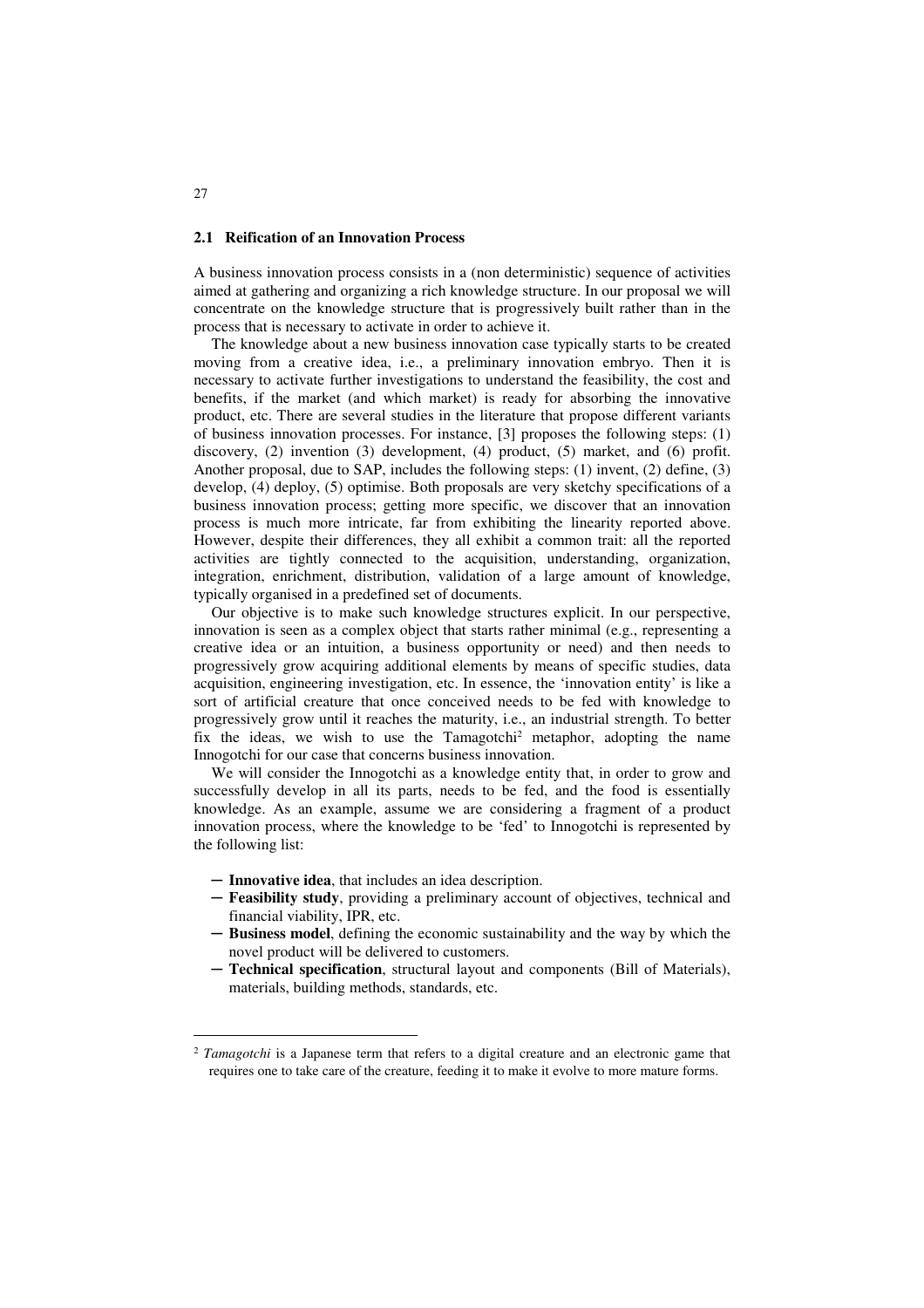- ─ **Business plan**, including market analysis, cost-benefit analysis, financial viability (including break-even analysis), critical risk factors (including SWOT and PEST analysis), an exit strategy.
- ─ **Marketing and sales strategy**, including selling modes, pricing, warranties, after-sale services.
- Production planning, including manufacturing, testing and QA methods, sourcing, logistics and delivery strategies.

As an example of non-determinism in the innovation process, a business model is typically defined during business plan definition, but often it is taken into consideration at earlier phases, for instance when a feasibility study is performed. In turn, a (preliminary) feasibility study can be started as soon as the innovative idea is sketched, or it can be delayed until the technical specification is given. The above points can be structured according to the knowledge they need to gather and, in addition, the specific methods and procedures that need to be adopted to collect it; all this is reported in the Innogotchi structure. As anticipated, the above knowledge cannot be acquired in any possible order since there are dependencies and priorities: also those represent knowledge that must be fed to the Innogotchi.

#### **2.2 Innovation as a Topic Map.**

Our objective is to capture, model, and organise the knowledge necessary to develop an innovative idea until it reaches the maturity and completeness of an industrial strength stage (be it a product or a process.) There is a great variety of knowledge modelling methods, graphical, such as E-R or UML, rather than in linear form, such as Prolog, RDF, or OWL, that may be adopted. But here we need to create a rich knowledge repository that includes the structural representation but also constraints, and procedures to acquire the needed knowledge, with also the possibility to easily connect instances and information resources, like documents, URLs, images, and so forth. For our purpose, a suitable approach is represented by the Topic Maps [4] that, in addition to a powerful modelling paradigm, offers a good choice of management tools. Topic Maps is a standard for the representation and interchange of knowledge. It is based on a sound mathematical basis (Common Logic) and has been defined as an ISO standard (ISO/IEC 13250:2003). Basic elements of a Topic Map are:

- ─ **topics**: representing any subject of discourse, from people, countries, and organizations to software modules, individual files, and events. (E.g., The graduate student Aldo.);
- ─ **occurrences:** representing information resources relevant to a particular topic. (E.g., Aldo's Facebook page.)
- ─ **associations:** representation of a relationship between one or more topics, (E.g. Aldo is enrolled at Stanford University).

Topics, occurrences and associations can be categorized according to their kind. (E.g. the topic "Aldo" belongs to the category "graduate student"). Categories are named *types* in the Topic Maps notation. In practice, the set of topic, occurrence and association types form the conceptual or ontological level of the topic map, typically organised according to a super-type/sub-type relation. Then, an instance-class relation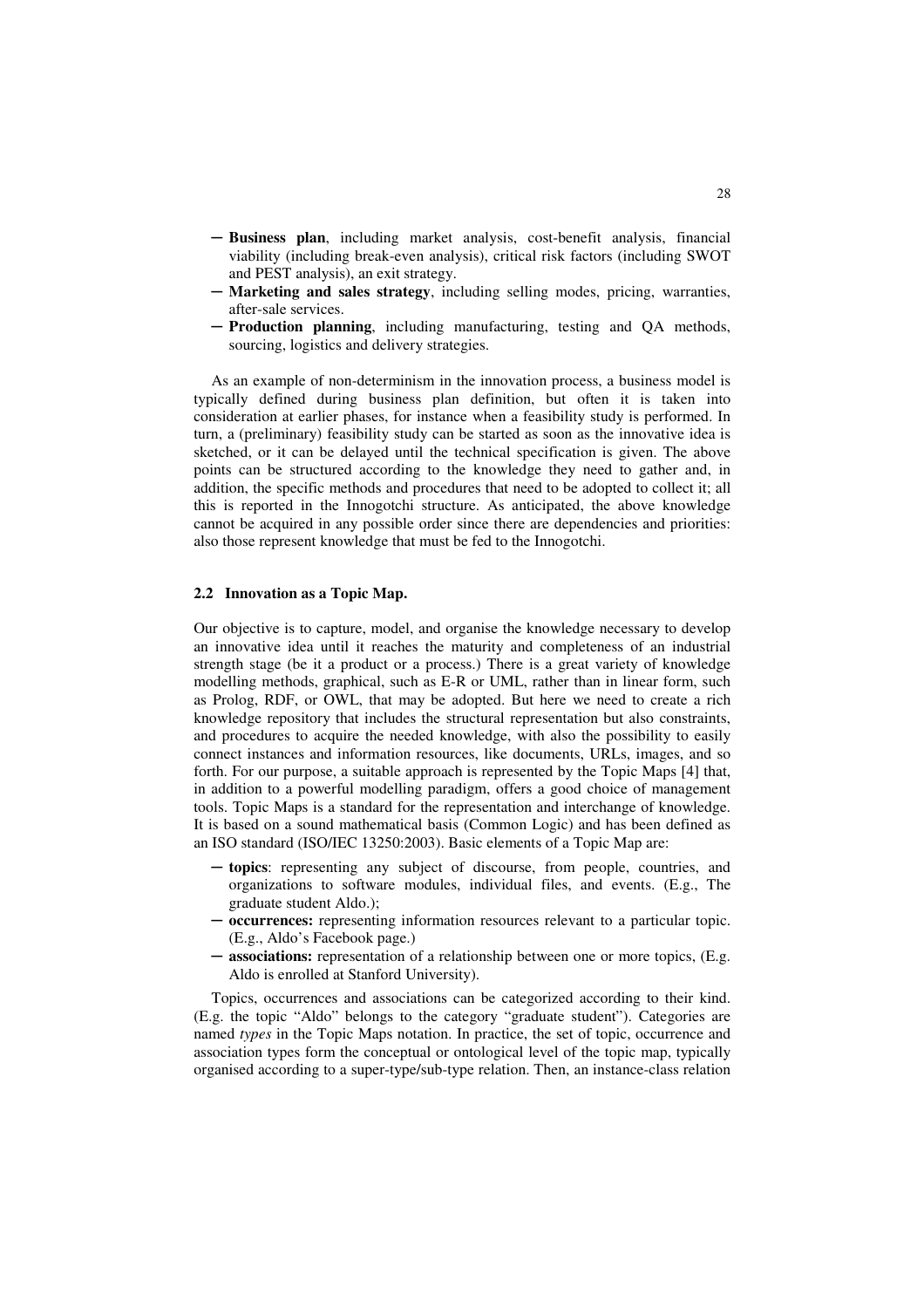is established between a topic and its type. The capability of a Topic Map to simultaneously represent concepts, instances as well as information resources related to instances, within a unified frame, is one of the most powerful features of its knowledge representation paradigm. Topic Maps can be associated to graphical representations where topics and information resources are represented as nodes while occurrences and associations are represented as arcs. Fig. 1 reports a simple rendering of a Topic Map.



**Fig. 1.**. An example of Topic Map for the Chernobyl Disaster [5].

### **3 Innogotchi: an evolving knowledge structure for innovation**

Here we elaborate the knowledge structure, sketchy reported in Section 2.1 in the form of a bullet list, as a fragment of a Topic Map. It is conceived as a core structure that progressively evolves, capturing the knowledge gathered in the different stages of development of the initial idea. The proposed method consists in the *Innogotchi* knowledge structure that needs to be progressively fulfilled, by providing the required knowledge. Each component, besides the structure (e.g., the information that needs to be provided) is also associated to one or more procedures (i.e., subprocesses) that can be activated in order to collect and/or produce the required knowledge. Such procedures are very diverse, depending on the kind of knowledge, and may require skilled people (e.g., market analysts), specific tools (e.g., PEST analysis tool<sup>3</sup>), and/or the access to dedicated information resources (e.g., web sites with figures on the market of interest). Furthermore, dependencies among *Innogotchi* sections are also reported. This structure is represented in Fig. 2, where the reported map has been drawn by using *Ontopia* (http://www.ontopia.net), one of the most widespread Topic Maps management tools.

Due to lack of space only the ontological level is rendered, and a single instance (the innovative idea "Massage chair") and its properties are reported as an example. In particular, the broken line represents an *instanceOf* relationship between a topic and its topic type, hence de facto this kind of lines divides the conceptual level of the

 $\overline{a}$ 

<sup>&</sup>lt;sup>3</sup> See for instance: http://www.businessballs.com/pestanalysisfreetemplate.htm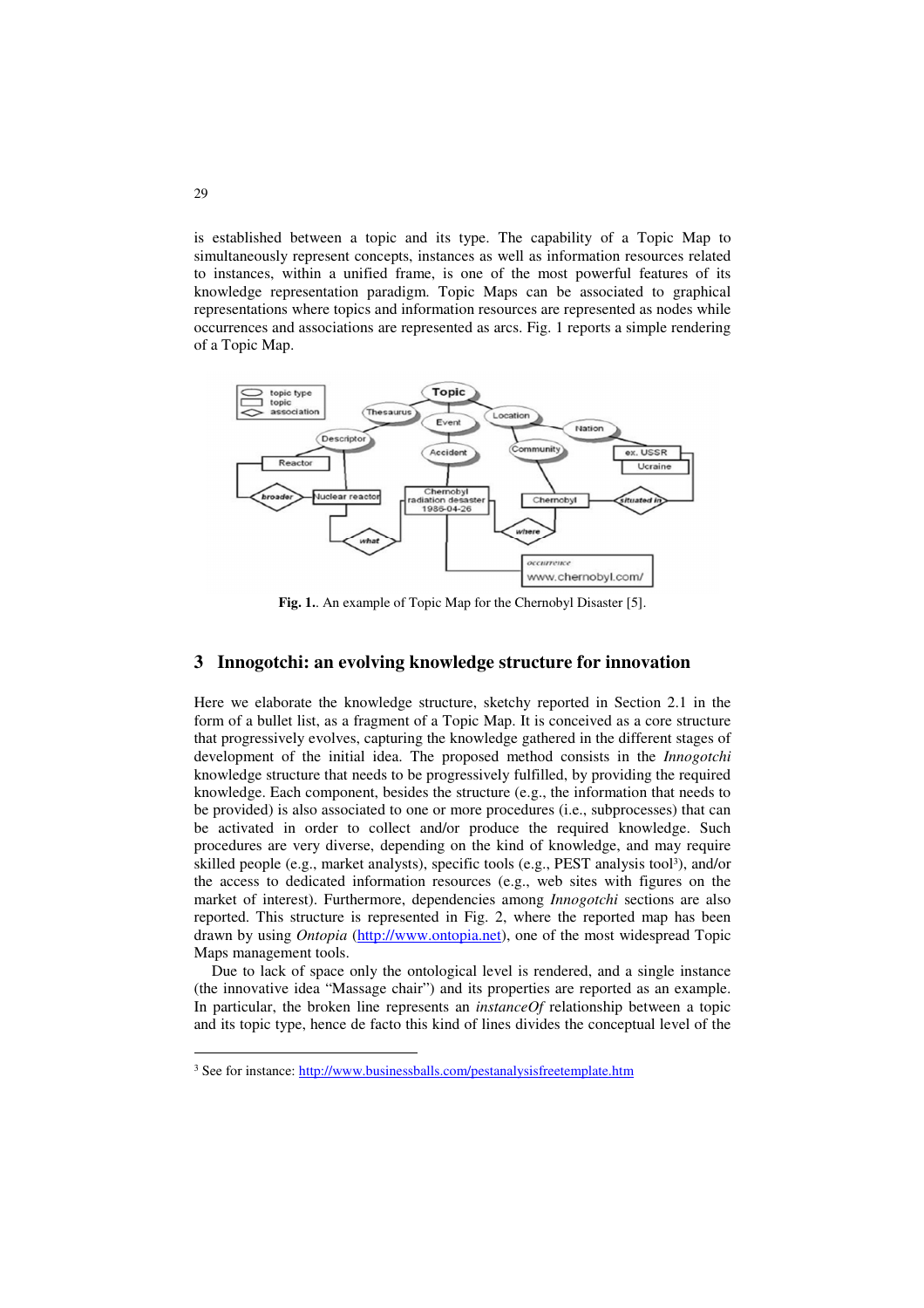Topic Map, from the level of instances. Also note the panel, which describes the properties of the instance, and in particular a pair of occurrences: the URI of the document describing the idea specification and the URI of the sketch of the new chair.



**Fig. 2.** A fragment of the Topic Map for Innovation Knowledge.

At the ontological level, green circles represents knowledge types, whereas blue rounded boxes represent activity types. Arc shapes represent different association types. Bowtie arcs represent *partOf* relationships among knowledge types, while straight and dotted linear arcs respectively represent the *output\_of* and *input\_to* associations between a knowledge type and an activity. The definition of these associations is a crucial design choice since it allows to define constraints in the growth of the *Innogotchi*, showing what knowledge is needed to produce another. Although a similar dependency constraint could be represented by directly linking two different knowledge types, the explicit use of activities serves two goals: (i) it allows a richer description of activity features, for instance the fact that two or more knowledge types are needed to perform the activity and (ii) it allows to recognize and represent the existence of different instances of same activity type, that is of different modes to move to the next stage, with different efficiency and effectiveness levels. This represents also the non-determinism inherent in the innovation process and, besides being a support for the incremental evolution of a specific *Innogotchi*, it also provides different "ways to innovation".